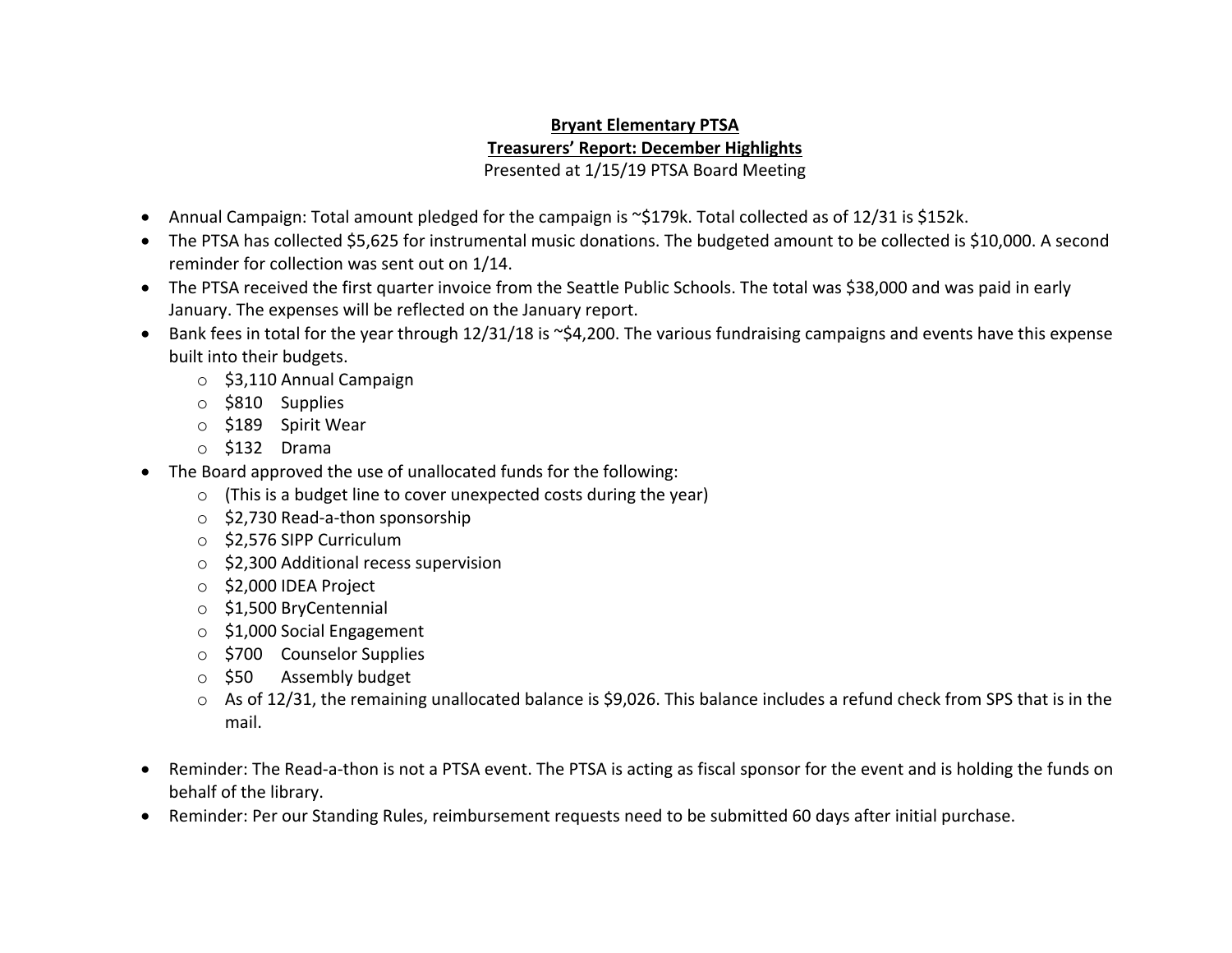## *Bryant Elementary PTSA Cash Schedule*

## As of 12/31/18

| Bank balances:                                  |               |
|-------------------------------------------------|---------------|
| <b>Bank of America Checking</b>                 | \$<br>408,296 |
| <b>Bank of America Savings</b>                  | 12,126        |
| <b>Bank of America Sweep</b>                    | 15,619        |
| Home Street (9/30/18)                           | 78,678        |
| <b>Total Cash in Bank</b>                       | \$<br>514,719 |
| Difference due to timing of uncleared items     | (11, 032)     |
| Per Quickbooks                                  | \$<br>503,687 |
| Breakout of balances:                           |               |
| 2018-2019 Estimated expenses remaining          | \$<br>220,222 |
| (2018-2019 Cash still expected to receive)      | (82, 729)     |
| 2019-2020 Annual Campaign (Next year)           | 152,136       |
| Budget Reserve (1/3 of \$250k annual budget)    | 82,500        |
| Reserve held for clubs & PTSA Dues pass through | 88,310        |
| Surplus                                         | 43,249        |
|                                                 | 503,687       |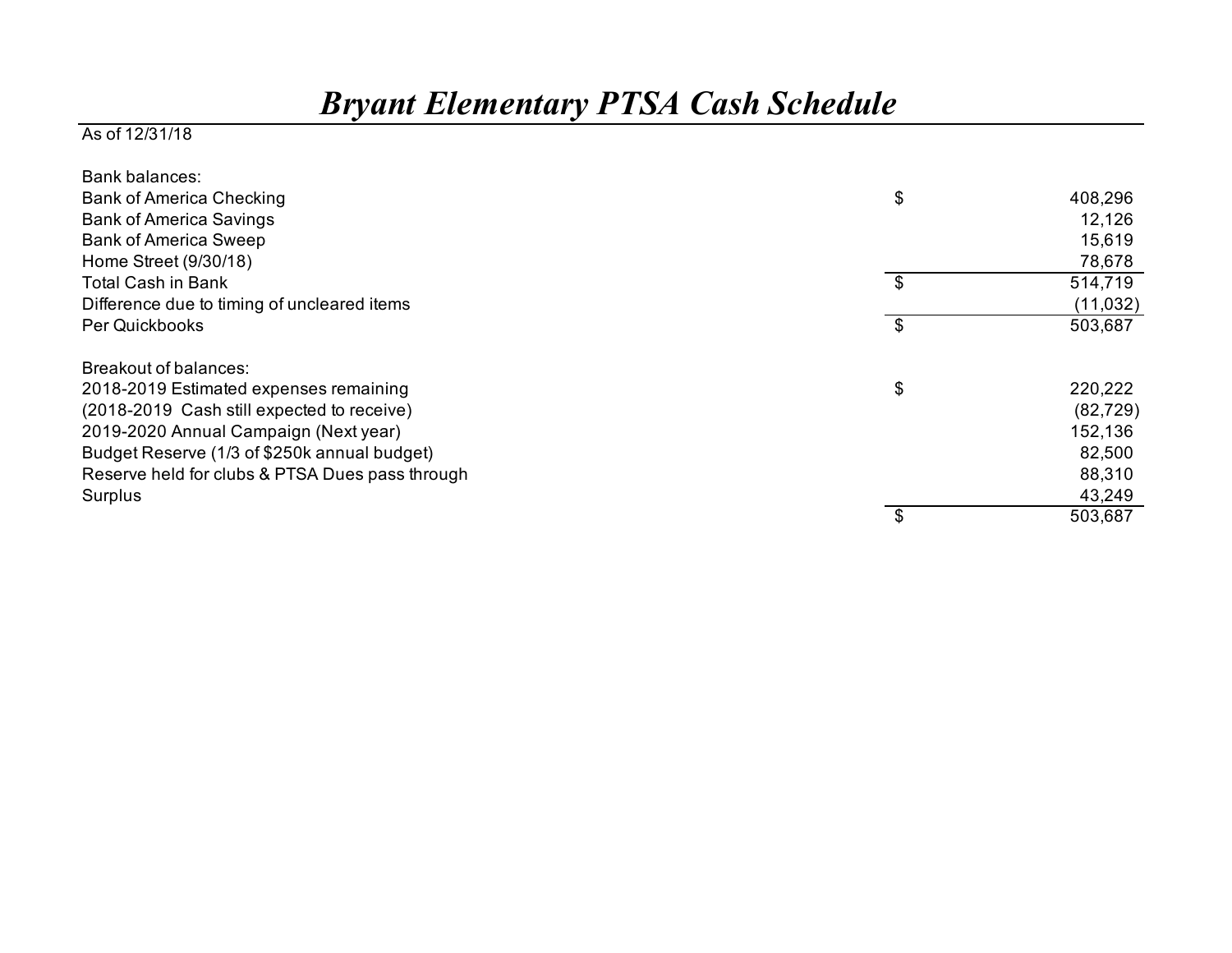| <b>Sources of Cash</b><br>155,460 \$<br>155,460<br>161,063<br>\$<br>Direct Donations (Pledge Drive) (Net) \$<br>Represents annual campaign from 17/18 school year<br>13,622<br>12,000<br>Bryant Blast(net)<br>20,000<br>32,954<br>(17)<br>Auction<br>10,000<br>5,625<br>7,900<br>Instrumental Music Donations (restricted)<br>Increased donation to \$125/student and included a discount for uncollectible donations<br>2,500<br>396<br>2,589<br>Scrip/Amazon/PCC (net)<br>18<br>2,344<br>Income from school activities (net)<br>Spirit wear. Credit card processing fees \$189.<br>56<br>150<br>194<br>Interest<br>678<br>1,800<br>1,460<br>\$500 rebate from Dorian.<br>Other Income (non-Scrip rebates, CFD and other donations)<br>6,609<br><b>School Supplies</b><br>$\overline{a}$<br>$\sim$<br>\$4,000 donated in October. Credit Card Processing Fees \$810<br>49,645<br>64,479<br>Carry over funds from previous year<br>$\mathfrak{S}$<br>251,555 \$<br>168.826<br>\$<br>286.605<br><b>Sources of Cash</b><br><b>Uses of Cash</b><br><b>Arts and Culture</b> | <b>Bryant Elementary PTSA</b> | 18/19 Budget | 18/19 Actual<br>(As of 12/31/18) | 17/18 Actual | Notes 18/19 Budget |
|-------------------------------------------------------------------------------------------------------------------------------------------------------------------------------------------------------------------------------------------------------------------------------------------------------------------------------------------------------------------------------------------------------------------------------------------------------------------------------------------------------------------------------------------------------------------------------------------------------------------------------------------------------------------------------------------------------------------------------------------------------------------------------------------------------------------------------------------------------------------------------------------------------------------------------------------------------------------------------------------------------------------------------------------------------------------------|-------------------------------|--------------|----------------------------------|--------------|--------------------|
|                                                                                                                                                                                                                                                                                                                                                                                                                                                                                                                                                                                                                                                                                                                                                                                                                                                                                                                                                                                                                                                                         |                               |              |                                  |              |                    |
|                                                                                                                                                                                                                                                                                                                                                                                                                                                                                                                                                                                                                                                                                                                                                                                                                                                                                                                                                                                                                                                                         |                               |              |                                  |              |                    |
|                                                                                                                                                                                                                                                                                                                                                                                                                                                                                                                                                                                                                                                                                                                                                                                                                                                                                                                                                                                                                                                                         |                               |              |                                  |              |                    |
|                                                                                                                                                                                                                                                                                                                                                                                                                                                                                                                                                                                                                                                                                                                                                                                                                                                                                                                                                                                                                                                                         |                               |              |                                  |              |                    |
|                                                                                                                                                                                                                                                                                                                                                                                                                                                                                                                                                                                                                                                                                                                                                                                                                                                                                                                                                                                                                                                                         |                               |              |                                  |              |                    |
|                                                                                                                                                                                                                                                                                                                                                                                                                                                                                                                                                                                                                                                                                                                                                                                                                                                                                                                                                                                                                                                                         |                               |              |                                  |              |                    |
|                                                                                                                                                                                                                                                                                                                                                                                                                                                                                                                                                                                                                                                                                                                                                                                                                                                                                                                                                                                                                                                                         |                               |              |                                  |              |                    |
|                                                                                                                                                                                                                                                                                                                                                                                                                                                                                                                                                                                                                                                                                                                                                                                                                                                                                                                                                                                                                                                                         |                               |              |                                  |              |                    |
|                                                                                                                                                                                                                                                                                                                                                                                                                                                                                                                                                                                                                                                                                                                                                                                                                                                                                                                                                                                                                                                                         |                               |              |                                  |              |                    |
|                                                                                                                                                                                                                                                                                                                                                                                                                                                                                                                                                                                                                                                                                                                                                                                                                                                                                                                                                                                                                                                                         |                               |              |                                  |              |                    |
|                                                                                                                                                                                                                                                                                                                                                                                                                                                                                                                                                                                                                                                                                                                                                                                                                                                                                                                                                                                                                                                                         |                               |              |                                  |              |                    |
|                                                                                                                                                                                                                                                                                                                                                                                                                                                                                                                                                                                                                                                                                                                                                                                                                                                                                                                                                                                                                                                                         |                               |              |                                  |              |                    |
|                                                                                                                                                                                                                                                                                                                                                                                                                                                                                                                                                                                                                                                                                                                                                                                                                                                                                                                                                                                                                                                                         |                               |              |                                  |              |                    |
|                                                                                                                                                                                                                                                                                                                                                                                                                                                                                                                                                                                                                                                                                                                                                                                                                                                                                                                                                                                                                                                                         |                               |              |                                  |              |                    |
| 17,000 \$<br>Art Enrichment - Classroom (Visual Arts, Ceramics, Drama, Art Supplies) \$                                                                                                                                                                                                                                                                                                                                                                                                                                                                                                                                                                                                                                                                                                                                                                                                                                                                                                                                                                                 |                               |              |                                  | \$<br>19,991 |                    |
| 500<br>386<br>Art Night                                                                                                                                                                                                                                                                                                                                                                                                                                                                                                                                                                                                                                                                                                                                                                                                                                                                                                                                                                                                                                                 |                               |              |                                  |              |                    |
| 50<br>Winterfest                                                                                                                                                                                                                                                                                                                                                                                                                                                                                                                                                                                                                                                                                                                                                                                                                                                                                                                                                                                                                                                        |                               |              |                                  |              |                    |
| 607<br>725<br>Book It                                                                                                                                                                                                                                                                                                                                                                                                                                                                                                                                                                                                                                                                                                                                                                                                                                                                                                                                                                                                                                                   |                               |              |                                  |              |                    |
| 687<br>1,175<br>223<br><b>Art Docent Supplies</b>                                                                                                                                                                                                                                                                                                                                                                                                                                                                                                                                                                                                                                                                                                                                                                                                                                                                                                                                                                                                                       |                               |              |                                  |              |                    |
| 150<br><b>Reflections Art Exhibit</b>                                                                                                                                                                                                                                                                                                                                                                                                                                                                                                                                                                                                                                                                                                                                                                                                                                                                                                                                                                                                                                   |                               |              |                                  |              |                    |
| 400<br><b>Music Supplies</b>                                                                                                                                                                                                                                                                                                                                                                                                                                                                                                                                                                                                                                                                                                                                                                                                                                                                                                                                                                                                                                            |                               |              |                                  |              |                    |
| 223<br>$20,000$ \$<br>$\mathbf{\$}$<br>21,671<br>\$.                                                                                                                                                                                                                                                                                                                                                                                                                                                                                                                                                                                                                                                                                                                                                                                                                                                                                                                                                                                                                    |                               |              |                                  |              |                    |
| <b>Teacher Support</b>                                                                                                                                                                                                                                                                                                                                                                                                                                                                                                                                                                                                                                                                                                                                                                                                                                                                                                                                                                                                                                                  |                               |              |                                  |              |                    |
| \$<br>$6,340$ \$<br>6,340<br>5,970<br>Classroom Supplies \$<br>24 FTE + 3.5 PCP + 4.2 FTE (SPED, Library, Tech Lab, Reading Specialist)                                                                                                                                                                                                                                                                                                                                                                                                                                                                                                                                                                                                                                                                                                                                                                                                                                                                                                                                 |                               |              |                                  |              |                    |
| 775<br>14,482<br>9,124<br>Field trips, classroom materials & support<br>\$26 /student for estimate of 557                                                                                                                                                                                                                                                                                                                                                                                                                                                                                                                                                                                                                                                                                                                                                                                                                                                                                                                                                               |                               |              |                                  |              |                    |
| 1,575<br>PCP Sub- time to support teacher assessment of students<br>3.5 PCP x 2 days each.                                                                                                                                                                                                                                                                                                                                                                                                                                                                                                                                                                                                                                                                                                                                                                                                                                                                                                                                                                              |                               |              |                                  |              |                    |
| 10,800<br>14,950<br>Sub- time to support teacher assessment of students<br>Sub-time support is 2.0 days for 24 FTE at \$225/day                                                                                                                                                                                                                                                                                                                                                                                                                                                                                                                                                                                                                                                                                                                                                                                                                                                                                                                                         |                               |              |                                  |              |                    |
| 400<br>400<br>90<br>Assemblies                                                                                                                                                                                                                                                                                                                                                                                                                                                                                                                                                                                                                                                                                                                                                                                                                                                                                                                                                                                                                                          |                               |              |                                  |              |                    |
| $\mathbf{\$}$<br>\$<br>33,597 \$<br>7,515<br>30,134                                                                                                                                                                                                                                                                                                                                                                                                                                                                                                                                                                                                                                                                                                                                                                                                                                                                                                                                                                                                                     |                               |              |                                  |              |                    |
| <b>Tutoring and Academic Support</b>                                                                                                                                                                                                                                                                                                                                                                                                                                                                                                                                                                                                                                                                                                                                                                                                                                                                                                                                                                                                                                    |                               |              |                                  |              |                    |
| \$<br>13,357 \$<br>13,357<br>Community Volunteer Coordinator \$<br>19 hrs*\$19/hour*37weeks, SPS contract                                                                                                                                                                                                                                                                                                                                                                                                                                                                                                                                                                                                                                                                                                                                                                                                                                                                                                                                                               |                               |              |                                  |              |                    |
| 3,840<br>3.840<br>Community Volunteer Personal Service Contract<br>Extra hours after contract is maxed out, 240 hours at \$16/hr                                                                                                                                                                                                                                                                                                                                                                                                                                                                                                                                                                                                                                                                                                                                                                                                                                                                                                                                        |                               |              |                                  |              |                    |
| 42,993<br>38,281<br>Instructional Support (Reading Specialist)<br>SPS Contract, .4 FTE, Letter of Intent signed                                                                                                                                                                                                                                                                                                                                                                                                                                                                                                                                                                                                                                                                                                                                                                                                                                                                                                                                                         |                               |              |                                  |              |                    |
| 20,000<br>17,496<br>Tutoring/Academic Support<br>19 hrs and 17 hrs per week, 37 weeks at \$17.04/hr (17/18: 1,425 hours at \$15/hr)                                                                                                                                                                                                                                                                                                                                                                                                                                                                                                                                                                                                                                                                                                                                                                                                                                                                                                                                     |                               |              |                                  |              |                    |
| 2,576<br>SIPPS Curriculum<br>Approved purchase of CCC SIPPS curriculum at December mtg                                                                                                                                                                                                                                                                                                                                                                                                                                                                                                                                                                                                                                                                                                                                                                                                                                                                                                                                                                                  |                               |              |                                  |              |                    |
| 5.000<br>3,158<br>4.646<br>Classroom Software<br>Learning A-Z (incl Raz Kids) and Splash Math                                                                                                                                                                                                                                                                                                                                                                                                                                                                                                                                                                                                                                                                                                                                                                                                                                                                                                                                                                           |                               |              |                                  |              |                    |
| $\mathbf{\hat{s}}$<br>\$.<br>87,766 \$<br>3,158<br>77,620                                                                                                                                                                                                                                                                                                                                                                                                                                                                                                                                                                                                                                                                                                                                                                                                                                                                                                                                                                                                               |                               |              |                                  |              |                    |
| Technology                                                                                                                                                                                                                                                                                                                                                                                                                                                                                                                                                                                                                                                                                                                                                                                                                                                                                                                                                                                                                                                              |                               |              |                                  |              |                    |
| \$<br>21,681 \$<br>19,607<br>Lab tech manager $\sqrt$<br>SPS Contract, .35 FTE, Letter of Intent signed                                                                                                                                                                                                                                                                                                                                                                                                                                                                                                                                                                                                                                                                                                                                                                                                                                                                                                                                                                 |                               |              |                                  |              |                    |
| 400<br>519<br>Other tech equip/services                                                                                                                                                                                                                                                                                                                                                                                                                                                                                                                                                                                                                                                                                                                                                                                                                                                                                                                                                                                                                                 |                               |              |                                  |              |                    |
| $\mathsf{\$}$<br>\$<br>$22,081$ \$<br>20,126                                                                                                                                                                                                                                                                                                                                                                                                                                                                                                                                                                                                                                                                                                                                                                                                                                                                                                                                                                                                                            |                               |              |                                  |              |                    |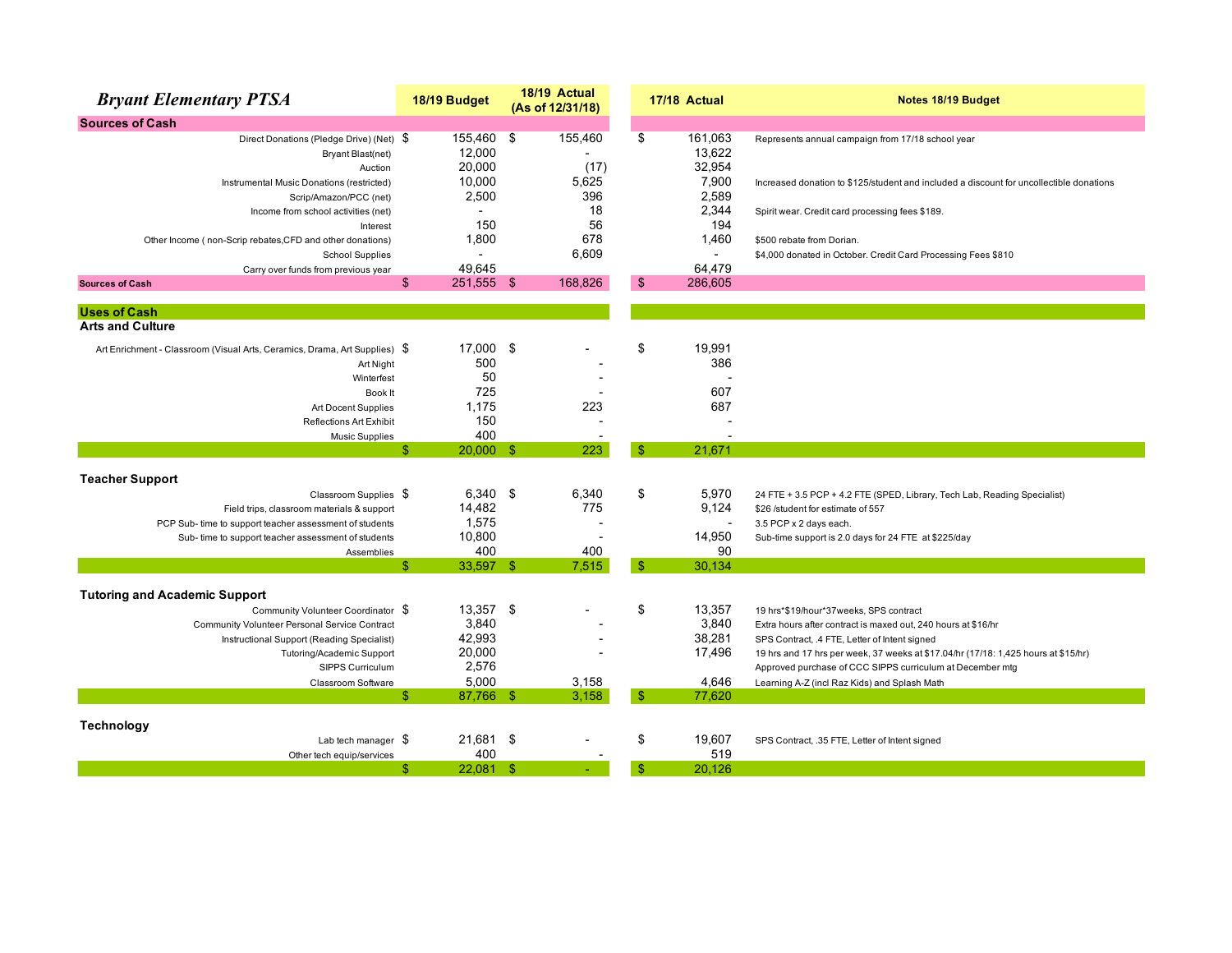| <b>Bryant Elementary PTSA</b>                     | 18/19 Budget                         | 18/19 Actual<br>(As of 12/31/18) |               | 17/18 Actual             | Notes 18/19 Budget                                                           |
|---------------------------------------------------|--------------------------------------|----------------------------------|---------------|--------------------------|------------------------------------------------------------------------------|
| <b>Music Programs</b>                             |                                      |                                  |               |                          |                                                                              |
| Instrumental Music instruction (r.f.) $\$$        | 17,593 \$                            |                                  | \$            | 15,646                   | SPS Contract, .2 FTE, Letter of Intent signed                                |
| Instrument Maintenance                            | 200                                  |                                  | \$            | 1,315                    |                                                                              |
| Recorder Program (LinkUp)                         | 2,100<br>\$.                         | 618                              | -\$           | 402                      | \$10/student, 3rd & 4th together 210 students, we also have ~\$400 carryover |
|                                                   | $19,893$ \$                          | 618                              |               | 17,363                   |                                                                              |
| Library                                           |                                      |                                  |               |                          |                                                                              |
| Library Materials \$                              | $3,400$ \$                           | 1,925                            | \$            | 3,475                    |                                                                              |
| Read-A-Thon Sponsorship                           | 2,730                                |                                  |               |                          |                                                                              |
| Encyclopedia Britannica                           |                                      |                                  |               | 655                      | Covered by SPS FY18/19                                                       |
| Summer Reading Program                            | 100                                  |                                  |               | 104                      |                                                                              |
| Writers Celebration                               | 200                                  |                                  |               | 182                      |                                                                              |
| Writers BBQ                                       | 150                                  |                                  |               | 189                      |                                                                              |
| Global Reading Challenge                          | 175                                  |                                  |               | 56                       |                                                                              |
|                                                   | \$<br>$6,755$ \$                     | 1,925                            | -\$           | 4,661                    |                                                                              |
| <b>Science and Math</b>                           |                                      |                                  |               |                          |                                                                              |
| Science Fair Coordination \$                      | 1,500                                | \$                               | \$            | 1,500                    | Coodinator \$1k, Ann Marie \$500. Confirmed.                                 |
| Science Fair Background Checks                    | 300                                  |                                  |               | 100                      |                                                                              |
| <b>Science Fair Supplies</b>                      | 600                                  |                                  |               | 540                      |                                                                              |
| 4th grade math club                               | ٠                                    |                                  |               |                          |                                                                              |
| Salmon in Schools Friends of the Fishery Donation | 100                                  |                                  |               | $\overline{\phantom{a}}$ |                                                                              |
| Garden Shed                                       | 2,500                                |                                  |               | $\overline{\phantom{a}}$ | Approved spending in 17/18, purchase likely to happen in 18/19.              |
| Learning Landscapes/Garden Buddies                | 400                                  | 155                              |               | 80                       |                                                                              |
| 5th grade Enviromental Camp                       | 7,000<br>$\mathbb{S}$<br>$12,400$ \$ | 7,000<br>7,155                   | $\mathbb{S}$  | 7,000<br>9,220           |                                                                              |
|                                                   |                                      |                                  |               |                          |                                                                              |
| <b>Healthy Bodies</b>                             |                                      |                                  |               |                          |                                                                              |
| Physical Education Supplies \$                    | 500                                  | \$                               | \$            | 524                      |                                                                              |
| <b>Counselor Supplies</b>                         | 700                                  |                                  | \$            | $\overline{a}$           |                                                                              |
| Patrol Equipment & Recognition                    | 150                                  |                                  |               | 93                       |                                                                              |
| Recess Playground Supervision                     | 22,790                               |                                  |               | 18,218                   | 32.5 hrs/week at \$17.04/hr. Added 4 hrs/wk at Sept mtg                      |
| CPR training                                      | 400                                  |                                  |               | 800                      |                                                                              |
| <b>Emergency Preparedness</b>                     | 500                                  |                                  |               |                          |                                                                              |
| Field Day                                         | 300                                  |                                  |               | 398                      |                                                                              |
| Nursing/OTPT/SLP                                  | 150                                  |                                  |               | 21                       |                                                                              |
|                                                   | \$<br>25,490 \$                      |                                  | $\mathbf{\$}$ | 20,054                   |                                                                              |
| <b>World and Community</b>                        |                                      |                                  |               |                          |                                                                              |
| Family Aid Support \$                             | $3,000$ \$                           | 2,791                            | \$            | 2,985                    |                                                                              |
| <b>Grade Level Community Building Grants</b>      | 3,000                                |                                  |               | 2,361                    |                                                                              |
| Social Engagement                                 | 1,000                                |                                  |               |                          |                                                                              |
| Legislative Advocacy                              | 500                                  |                                  |               | 93                       |                                                                              |
| <b>Bryant Forums</b>                              | 1,500                                |                                  |               | 1,475                    |                                                                              |
| Movie Licence                                     | 393                                  | 393                              |               |                          |                                                                              |
| <b>IDEA Project</b>                               | 2,000                                |                                  |               |                          |                                                                              |
| BryCentennial                                     | 1,500                                | 1,677                            |               |                          |                                                                              |
| Laser Pizza for Bryant Forums                     |                                      |                                  |               |                          |                                                                              |
|                                                   | $\mathbb{S}$<br>12,893 \$            | 4,861                            | $\mathbf{\$}$ | 6,914                    |                                                                              |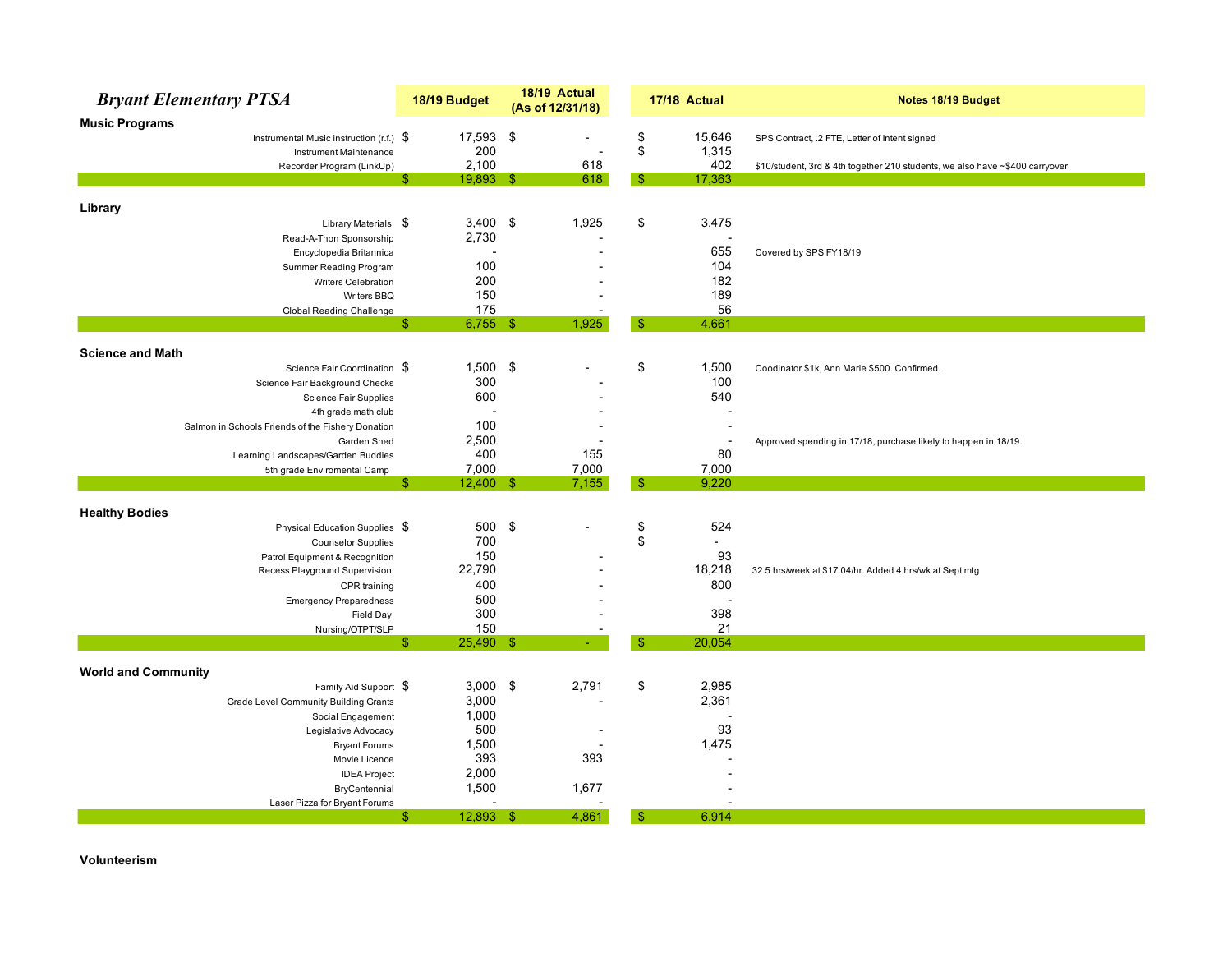| <b>Bryant Elementary PTSA</b>                            | 18/19 Budget               | 18/19 Actual<br>(As of 12/31/18) |                 | 17/18 Actual | Notes 18/19 Budget                                                          |
|----------------------------------------------------------|----------------------------|----------------------------------|-----------------|--------------|-----------------------------------------------------------------------------|
| Volunteer Recognition \$                                 | 350                        | \$                               | \$              | 400          |                                                                             |
| Departing Teacher/Staff Recognition                      | 150                        |                                  |                 | 144          |                                                                             |
|                                                          | $\mathbb{S}$<br>500 \$     |                                  | $\mathbb{S}$    | 544          |                                                                             |
|                                                          |                            |                                  |                 |              |                                                                             |
| <b>Information and Communication</b>                     |                            |                                  |                 |              |                                                                             |
| Constant Contact Subscription \$                         | 450 \$                     |                                  | \$              |              |                                                                             |
| School Phone Book                                        | 350                        |                                  |                 |              |                                                                             |
|                                                          | $\mathbb{S}$<br>800 \$     |                                  | -S              |              |                                                                             |
|                                                          |                            |                                  |                 |              |                                                                             |
| <b>PTSA Business Expenses</b>                            |                            |                                  |                 |              |                                                                             |
| Licenses & Registrations \$                              | 700 \$                     | 175                              | \$              | 472          |                                                                             |
| Insurance                                                | 1,140                      | 1,160                            |                 | 1,140        |                                                                             |
| Office Supplies/Po Box                                   | 200                        | 74                               |                 | 172          |                                                                             |
| Software /QB/Website                                     | 500                        |                                  |                 | 473          |                                                                             |
| Bank Fees/NSF Charges/Credit card                        | 800                        | 18                               |                 | 401          | Include credit card fees in the total fundraising amount for each activity. |
| Postage                                                  | 50                         |                                  |                 | 166          |                                                                             |
| Accounting services (tax return)                         | 800                        | 875                              |                 | 780          |                                                                             |
| <b>Check Supply</b>                                      | 50                         |                                  |                 | 33           |                                                                             |
| Credit card software                                     | 708                        |                                  |                 | 1,198        | GivingFuel \$59/month, reimburse Sara F                                     |
|                                                          | $\mathbb{S}$<br>$4,948$ \$ | 2,302                            | $\mathbf{\$}$   | 4,835        |                                                                             |
|                                                          |                            |                                  |                 |              |                                                                             |
| Fin. Support & Discretionary Funds                       |                            |                                  |                 |              |                                                                             |
| PTSA Discretionary Fund \$                               | 250 \$                     |                                  | \$              |              |                                                                             |
| PTSA staff appreciation                                  | 500                        | 427                              |                 | 323          |                                                                             |
| Supplies for Bryant (paper)                              |                            |                                  |                 | 1,494        |                                                                             |
| Prior year expenses paid for in current year             | 3,150                      | 3,150                            |                 |              |                                                                             |
| Unallocated                                              | 533                        |                                  |                 |              | Waiting for refund check from the school district. Check will be \$8,494.   |
|                                                          | $\mathbb{S}$<br>$4,432$ \$ | 3,576                            | $\sqrt{3}$      | 1,817        |                                                                             |
| TOTAL BUDGETED EXPENSE \$                                | 251,555 \$                 | 31,333                           | \$              | 214,960      |                                                                             |
|                                                          |                            |                                  |                 |              |                                                                             |
| Income $$$                                               | $251,555$ \$               | 168,826                          | \$              | 286,605      |                                                                             |
| Expenses $$$                                             | 251,555                    | \$<br>31,333                     | $\frac{\$}{\$}$ | 214,960      |                                                                             |
| Net $$$                                                  | $\overline{\phantom{0}}$   | \$<br>137,492                    |                 | 71,645       |                                                                             |
|                                                          |                            |                                  |                 |              |                                                                             |
| SET ASIDE FOR (USE FROM) PTSA REQUIRED BUDGET RESERVE \$ |                            | \$                               | \$              | 22,000       |                                                                             |
| Difference \$                                            | $\mathbf{0}$               | \$<br>137,492                    | \$              | 49,645       |                                                                             |